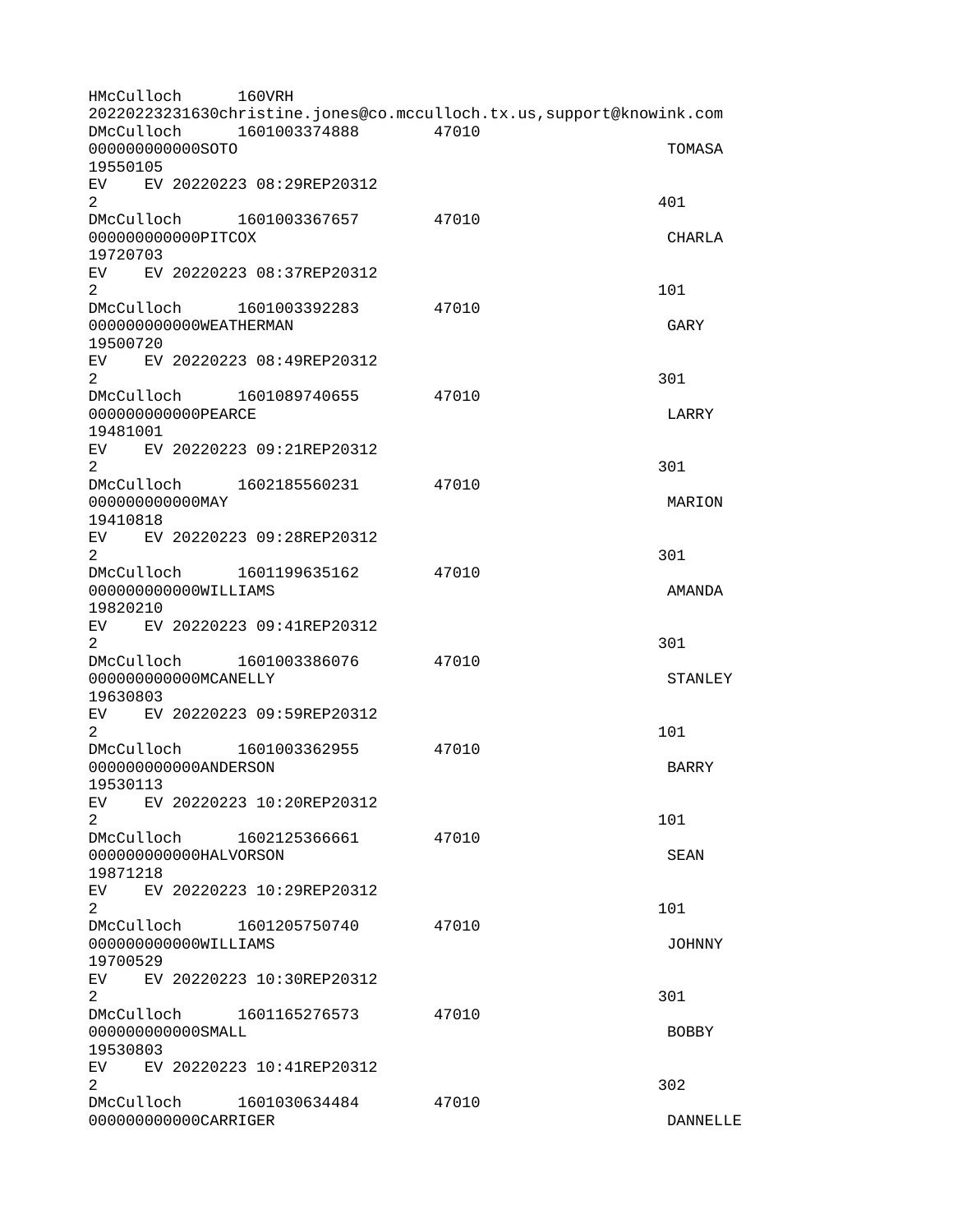| 19470909                                      |                                |       |                    |
|-----------------------------------------------|--------------------------------|-------|--------------------|
| $\overline{2}$                                | EV EV 20220223 10:50REP20312   |       | 101                |
| 000000000000CARRIGER                          | DMcCulloch  1601030662379      | 47010 | <b>HOMER</b>       |
| 19360502                                      | EV EV 20220223 10:51REP20312   |       |                    |
| $\overline{2}$                                | DMcCulloch 1601027067085       | 47010 | 101                |
| 000000000000GONZALES<br>19830304              |                                |       | BELINDA            |
| $\overline{2}$                                | EV EV 20220223 11:01REP20312   |       | 402                |
| 000000000000SELVERA<br>19620928               | DMcCulloch 1601015123002       | 47010 | <b>TINA</b>        |
| 2                                             | EV EV 20220223 11:02REP20312   |       | 201                |
| 00000000000R00T<br>19670219                   | DMcCulloch 1601003374406       | 47010 | <b>SHERI</b>       |
| $\overline{2}$                                | EV EV 20220223 11:15REP20312   |       | 101                |
| 00000000000BR00KS<br>19701205                 |                                | 47010 | <b>KELLY</b>       |
| $\overline{2}$                                | EV EV 20220223 11:18REP20312   |       | 403                |
| 000000000000MCELRATH<br>19621121              | DMcCulloch  1601004955503      | 47010 | <b>LISA</b>        |
| $\overline{2}$                                | EV EV 20220223 11:34REP20312   |       | 301                |
| 000000000000MCELRATH<br>19600213              | DMcCulloch 1601151318967 47010 |       | <b>RUSSELL</b>     |
| EV<br>$\overline{2}$                          | EV 20220223 11:35REP20312      |       | 301                |
| 000000000000STIDHAM<br>19900105               | DMcCulloch 1601207037222       | 47010 | <b>CHRISTOPHER</b> |
| EV<br>$\overline{2}$                          | EV 20220223 11:54REP20312      |       | 101                |
| 000000000000MOLINA<br>19610505                |                                | 47010 | <b>KATHY</b>       |
| EV <sub>2</sub><br>$\overline{2}$             | EV 20220223 11:58REP20312      |       | 101                |
| DMcCulloch<br>000000000000SALTER              | 1601003379642                  | 47010 | LINDA              |
| 19470913<br>EV <sub>2</sub><br>$\overline{2}$ | EV 20220223 12:13REP20312      |       | 301                |
| DMcCulloch<br>000000000000MIRELES             | 1601003389016                  | 47010 | <b>OTILA</b>       |
| 19500301<br>$\overline{2}$                    | EV EV 20220223 12:27REP20312   |       | 201                |
|                                               | DMcCulloch 1601014492369       | 47010 |                    |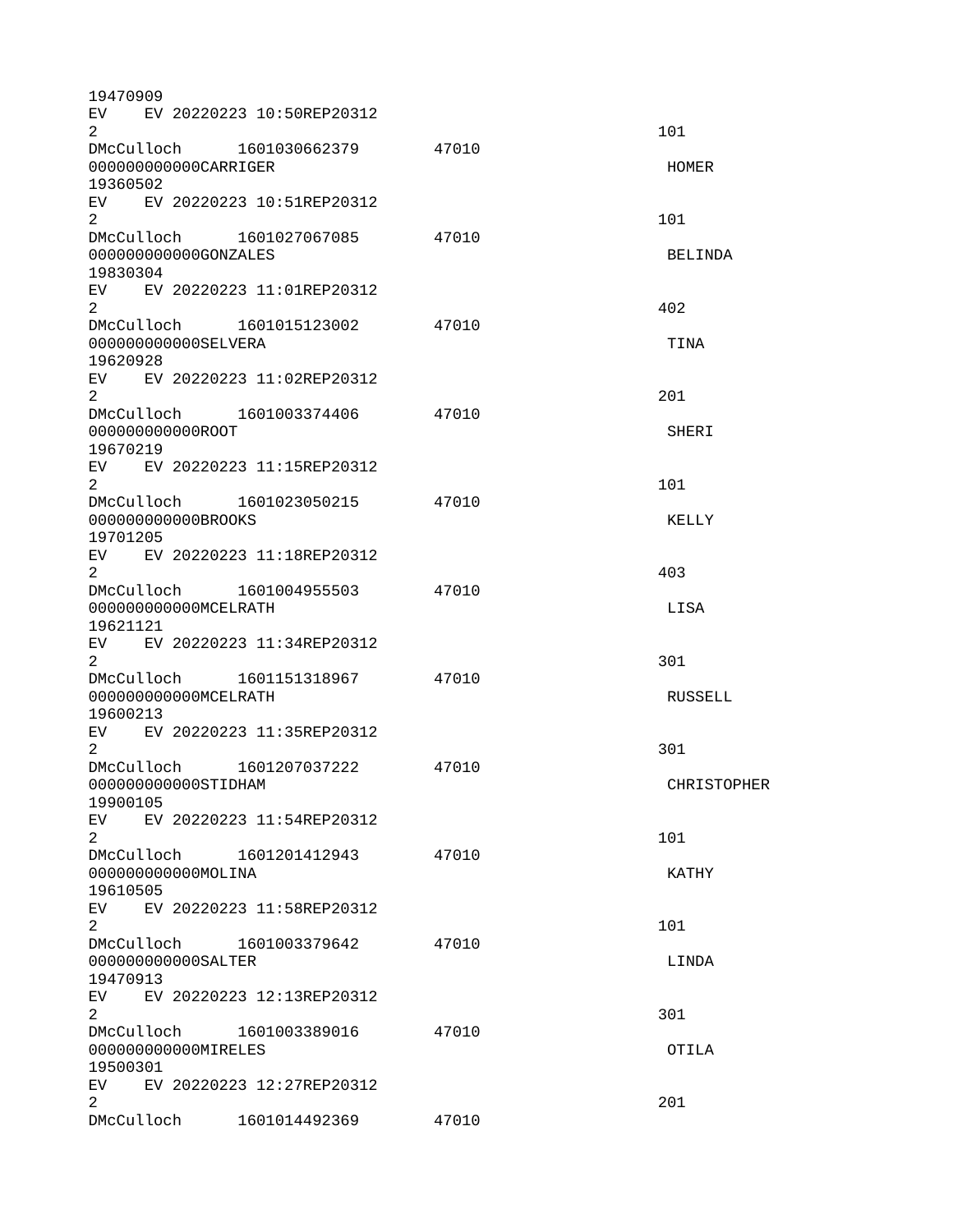| 000000000000CARAWAY<br>19481215                                  |       | <b>JERRY</b>    |
|------------------------------------------------------------------|-------|-----------------|
| EV EV 20220223 12:43REP20312<br>$\overline{2}$                   |       | 401             |
| DMcCulloch 1601003390084<br>000000000000BARNHILL                 | 47010 | MARJORIE        |
| 19381019<br>EV EV 20220223 12:45REP20312<br>$\overline{2}$       |       | 101             |
| DMcCulloch 1601003390097<br>000000000000BARNHILL<br>19360809     | 47010 | <b>ROBERT</b>   |
| EV EV 20220223 12:46REP20312<br>2 <sup>1</sup>                   |       | 101             |
| DMcCulloch 1601005727135<br>000000000000DAGEN<br>19500718        | 47010 | <b>JOHN</b>     |
| EV EV 20220223 12:46REP20312<br>$\overline{2}$                   |       | 301             |
| 000000000000CADDEL<br>19680702                                   | 47010 | ELIZABETH       |
| EV EV 20220223 13:02REP20312<br>$\overline{2}$                   |       | 201             |
| DMcCulloch 1601003372390<br>00000000000MATA<br>19491106          | 47010 | MARIO           |
| EV EV 20220223 13:04REP20312<br>$\overline{2}$                   |       | 301             |
| DMcCulloch 1601042356261<br>00000000000MYERS<br>19650317         | 47010 | <b>TRACEY</b>   |
| EV EV 20220223 13:06REP20312<br>$\overline{2}$                   |       | 301             |
| DMcCulloch 1601007625851 47010<br>000000000000NORMAN<br>19771227 |       | <b>TERRY</b>    |
| EV  <br>EV 20220223 13:09REP20312<br>2                           |       | 101             |
| DMcCulloch 1601014995083<br>000000000000MATULA<br>19460121       | 47010 | PATRICIA        |
| EV EV 20220223 13:10REP20312<br>$2^{\circ}$                      |       | 301             |
| DMcCulloch 1601014995110<br>000000000000MATULA<br>19440601       | 47010 | <b>GEORGE</b>   |
| EV EV 20220223 13:12REP20312<br>$\overline{2}$                   |       | 301             |
| DMcCulloch<br>1601008537286<br>000000000000LANDES<br>19620822    | 47010 | CARLA           |
| EV EV 20220223 13:25REP20312<br>$\overline{2}$                   |       | 301             |
| 00000000000MORENO<br>19900128                                    | 47010 | <b>CHRISTEL</b> |
| EV EV 20220223 13:33REP20312<br>$\overline{2}$                   |       | 401             |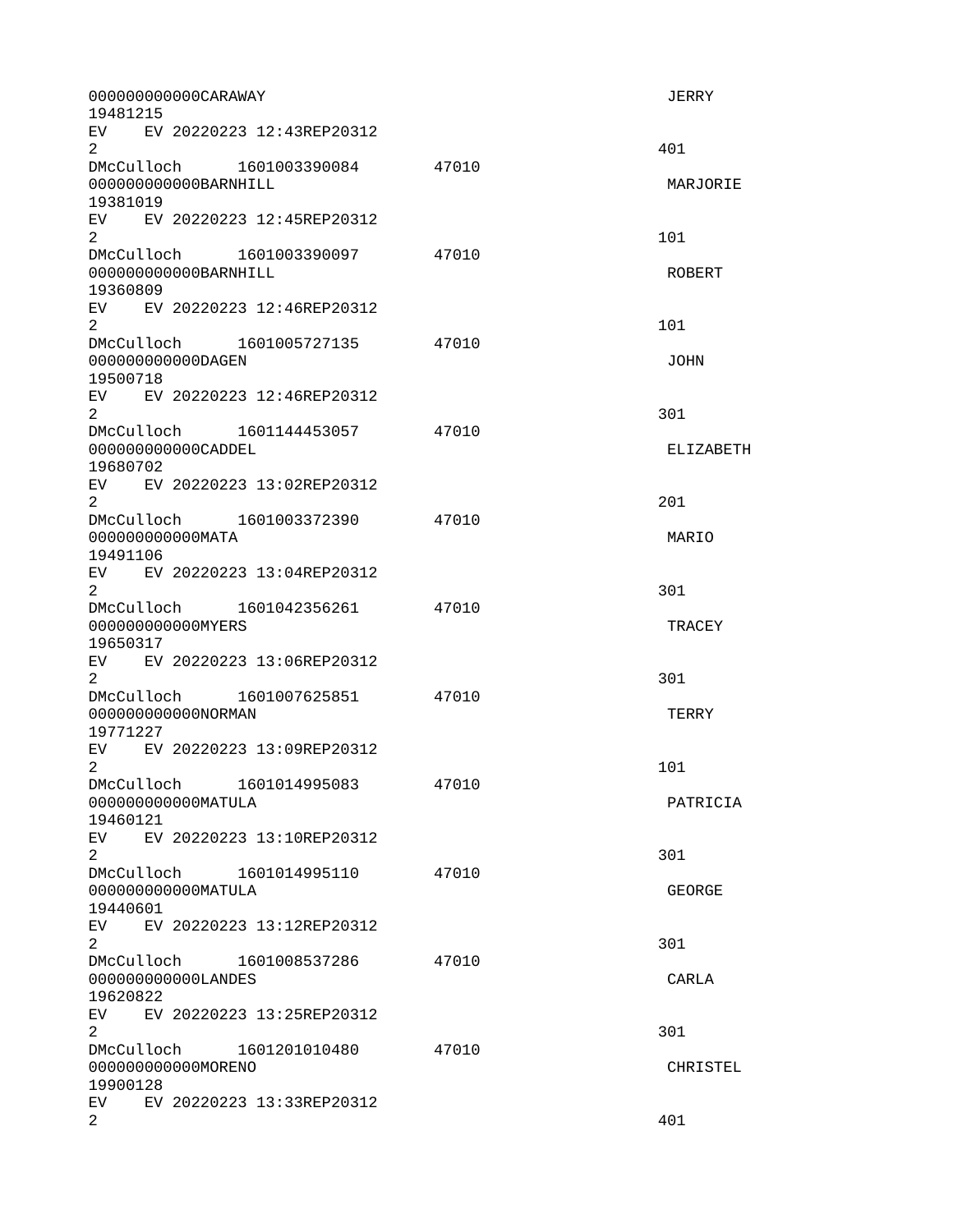| DMcCulloch<br>000000000000MEDRANO<br>19560704    | 1601069187032                | 47010 | LINDA         |
|--------------------------------------------------|------------------------------|-------|---------------|
| $\overline{2}$                                   | EV EV 20220223 13:44REP20312 |       | 201           |
| 000000000000BARONET<br>19990310                  | DMcCulloch 1602188805129     | 47010 | <b>KOLTON</b> |
| $\overline{2}$                                   | EV EV 20220223 13:54REP20312 |       | 301           |
| 000000000000STEWART<br>19700629                  | DMcCulloch 1601009290087     | 47010 | <b>JAMES</b>  |
| $\overline{2}$                                   | EV EV 20220223 13:55REP20312 |       | 101           |
| 00000000000FARRIS<br>19950710                    |                              | 47010 | <b>JAKE</b>   |
| EV.<br>$\overline{2}$                            | EV 20220223 14:02REP20312    |       | 402           |
| 000000000000DEMPSEY<br>19541113                  | DMcCulloch 1601156286858     | 47010 | LESLIE        |
| $\overline{2}$                                   | EV EV 20220223 14:04REP20312 |       | 403           |
| 000000000000SANDOVAL<br>19850730                 |                              | 47010 | JON-PAUL      |
| $\overline{2}$                                   | EV EV 20220223 14:04REP20312 |       | 401           |
| 000000000000REYES<br>19731007                    | DMcCulloch 1601003373246     | 47010 | <b>MARY</b>   |
| 2                                                | EV EV 20220223 14:06REP20312 |       | 201           |
| 000000000000MCD0NALD<br>19620713                 | DMcCulloch 1601140689303     | 47010 | MICHAEL       |
| EV.<br>2.                                        | EV 20220223 14:14REP20312    |       | 101           |
| DMcCulloch<br>000000000000CANALES<br>19471101    | 1601006778332                | 47010 | <b>JAN</b>    |
| 2                                                | EV EV 20220223 14:37REP20312 |       | 101           |
| 00000000000BELL<br>19680828                      | DMcCulloch 1601020445198     | 47010 | LISA          |
| $\overline{2}$                                   | EV EV 20220223 14:51REP20312 |       | 401           |
| DMcCulloch<br>000000000000HARRINGTON<br>19560107 | 1601018529958                | 47010 | LINDY         |
| $\overline{2}$                                   | EV EV 20220223 15:02REP20312 |       | 402           |
| 000000000000GRAHAM<br>19570123                   | DMcCulloch 1601003385465     | 47010 | CAROLYN       |
|                                                  | EV EV 20220223 15:15REP20312 |       |               |